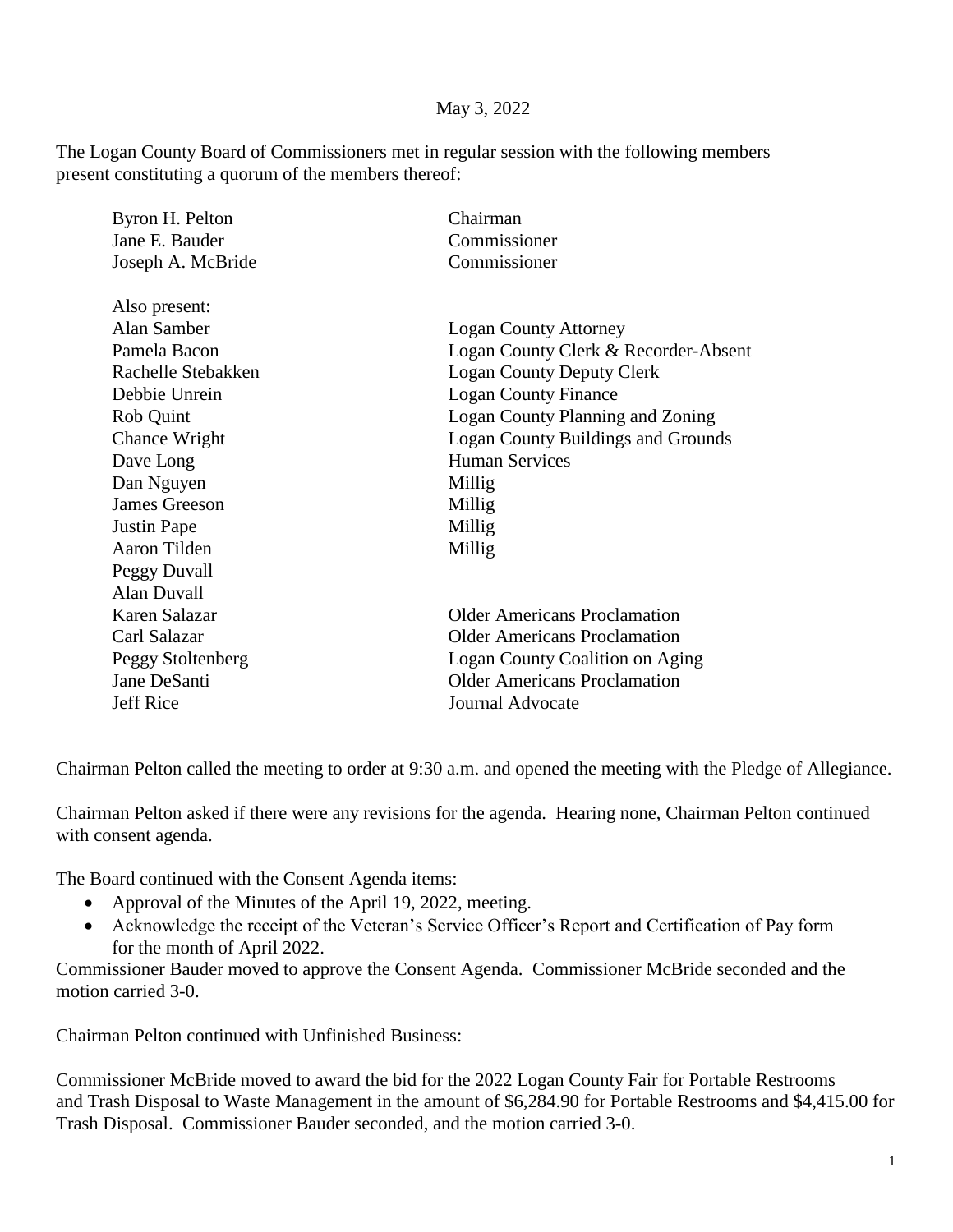Commissioner Bauder moved to approve a contract between Logan County and the Colorado Department of Human Services, Office of Behavioral Health, providing grant funding in the amount of \$45,000 in FY2022 and \$265,000 in FY2023 for the expansion or improvement of behavioral health disorder treatment programs in Logan County and allow the Chairman to sign. Commissioner McBride seconded, and the motion carried 3-0.

• Dave Long, Director of Human Services, explained the grant funding.

Commissioner Pelton continued with New Business:

The Board Opened Bids for the design and construction of an 80' x 100' building addition to the existing Exhibit Center located on the fairgrounds at 1120 Pawnee Avenue to be used as a multipurpose Community Center.

- Growling Bear Construction in the amount of \$2,297,802.09.
- American Building Systems LLC in the amount of \$1,345,600.00.
- GSG Architectural Design no bid.

Commissioner McBride moved to accept the bids and give them to Chance Wright of Buildings and Grounds and Commissioner Bauder for a recommendation for the design and construction of an 80' x 100' building addition to the existing Exhibit Center located on the fairgrounds at 1120 Pawnee Avenue to be used as a multipurpose Community Center. Commissioner Bauder seconded, and the motion carried 3-0.

Commissioner McBride moved to approve a proclamation designating the month of May 2022, Older Americans Month. Commissioner Bauder seconded, and the motion carried 3-0.

• Peggy Stoltenberg with the Logan County Coalition on Aging thanked the Board and explained how they have designated Logan County as an Age Friendly Community.

Commissioner Bauder moved to approve an Energy Performance Contract Amendment incorporated into the Energy Performance Contract between Millig, LLC and Logan County Colorado and allow the Chairman to sign. Commissioner McBride seconded, and the motion carried 3-0.

Commissioner McBride moved to approve an agreement between Logan County and CBEP Solar 1, LLC and issuance of Right of Way Permit Number 2022-8 for use of the county's right of way along County Road 41 for a driveway access. Commissioner Bauder seconded, and the motion carried 3-0.

Commissioner Bauder moved to approve Resolution 2022-20, approving the final plat for the Lee and Joan Rhodes Minor Subdivision, located in the Northeast Quarter (NE1/4) of Section 34, Township 8 North, Range 53 West of the Sixth Principal Meridian, Logan County, Colorado. Commissioner McBride seconded, and the motion carried 3-0.

Commissioner McBride moved to approve Resolution 2022-21 approving a Subdivision Exemption on behalf of Timothy G. and Laurie L. Cook to create a 2.28-acre parcel from a 38.00-acre parcel in an Agricultural (A) zone district in the Southwest Quarter (SW1/4) of Section 35, Township 7 North, Range 53 West of the Sixth Principal Meridian, Logan County, Colorado. Commissioner Bauder seconded, and the motion carried 3-0.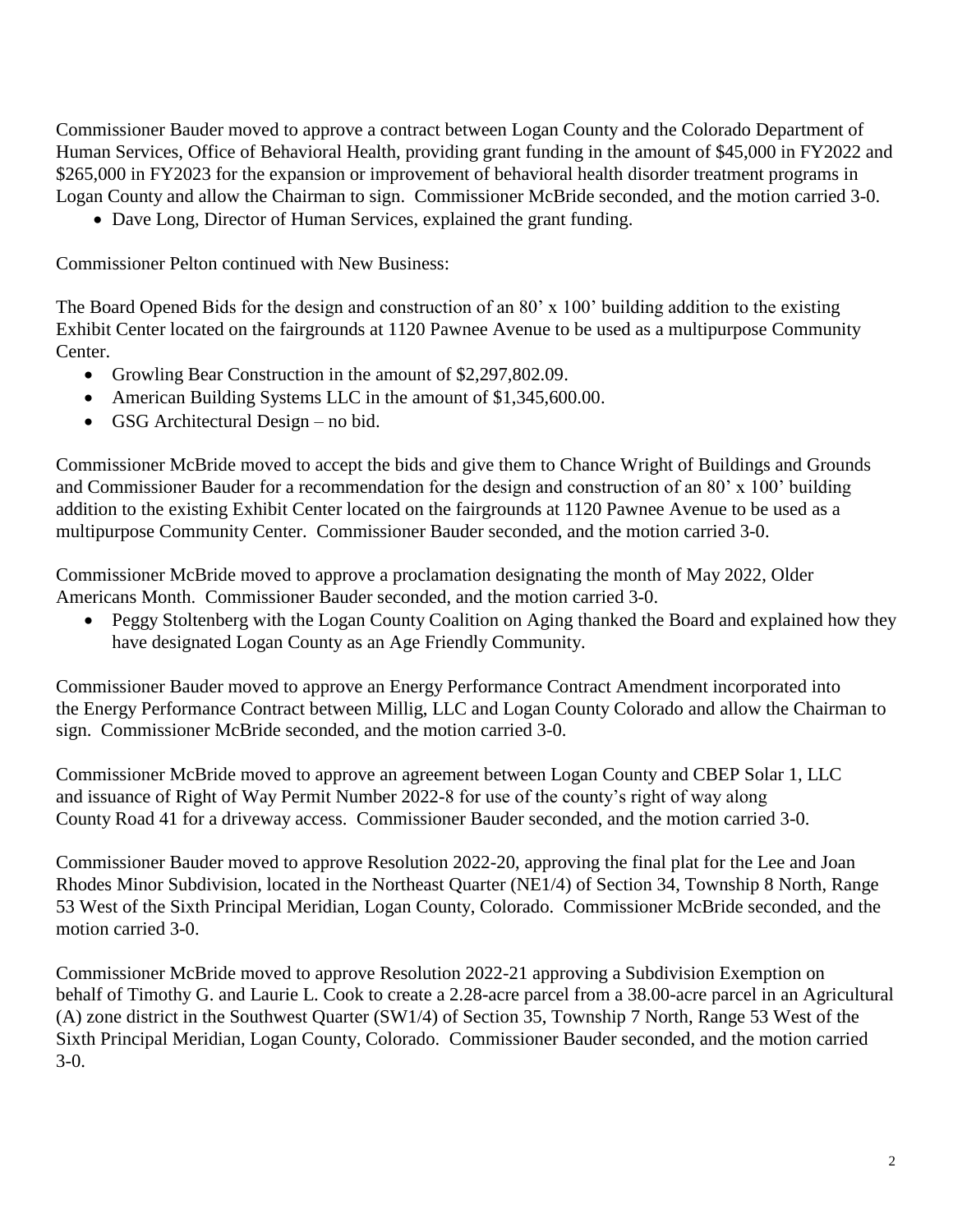Commissioner Bauder excused herself from the Board.

Commissioner McBride moved to approve a Special Use Permit Application on behalf of Sterling RV LLC/Jane Bauder for the operation of a fourteen (14) space RV Park with related equipment and structures in the SE1/4SW1/4 of Section 26, Township 8 North, Range 53 West of the 6th P.M., Logan County, Colorado. Commissioner Pelton seconded, and the motion carried 2-0.

• Chairman Pelton opened the meeting for public comments. Hearing no comments, Chairman Pelton closed the public comments.

Commissioner Bauder rejoined the Board.

Commissioner Bauder moved to approve an agreement between Logan County Department of Human Services and the Cooperating Ministry of Logan County for food baskets in exchange for total TANF funding in the amount of \$18,000.00 and allow the Chairman to sign. Commissioner McBride seconded and the motion carried 3-0.

Commissioner McBride moved to approve an American Rescue Plan Act State and Local Fiscal Recovery Fund Logan County Services Contract between Logan County Department of Human Services and New Pathways Counseling Center to provide mental health and substance abuse counseling services in Logan County in the amount of \$82,000.00 and allow the Chairman to sign. Commissioner Bauder seconded, and the motion carried 3-0.

• Dave Long with Human Services explained the funds.

## **Other Business**

Inspection of the Logan County Jail.

The Board will begin holding Work Sessions and Business Meetings on every first, third and fifth (if applicable) Tuesday of the month beginning in May due to staffing concerns.

The next meeting will be scheduled for Tuesday, May 17, 2022, at 9:30 a.m. at the Logan County Courthouse.

There being no further business to come before the Board, the meeting adjourned at 10:03 a.m.